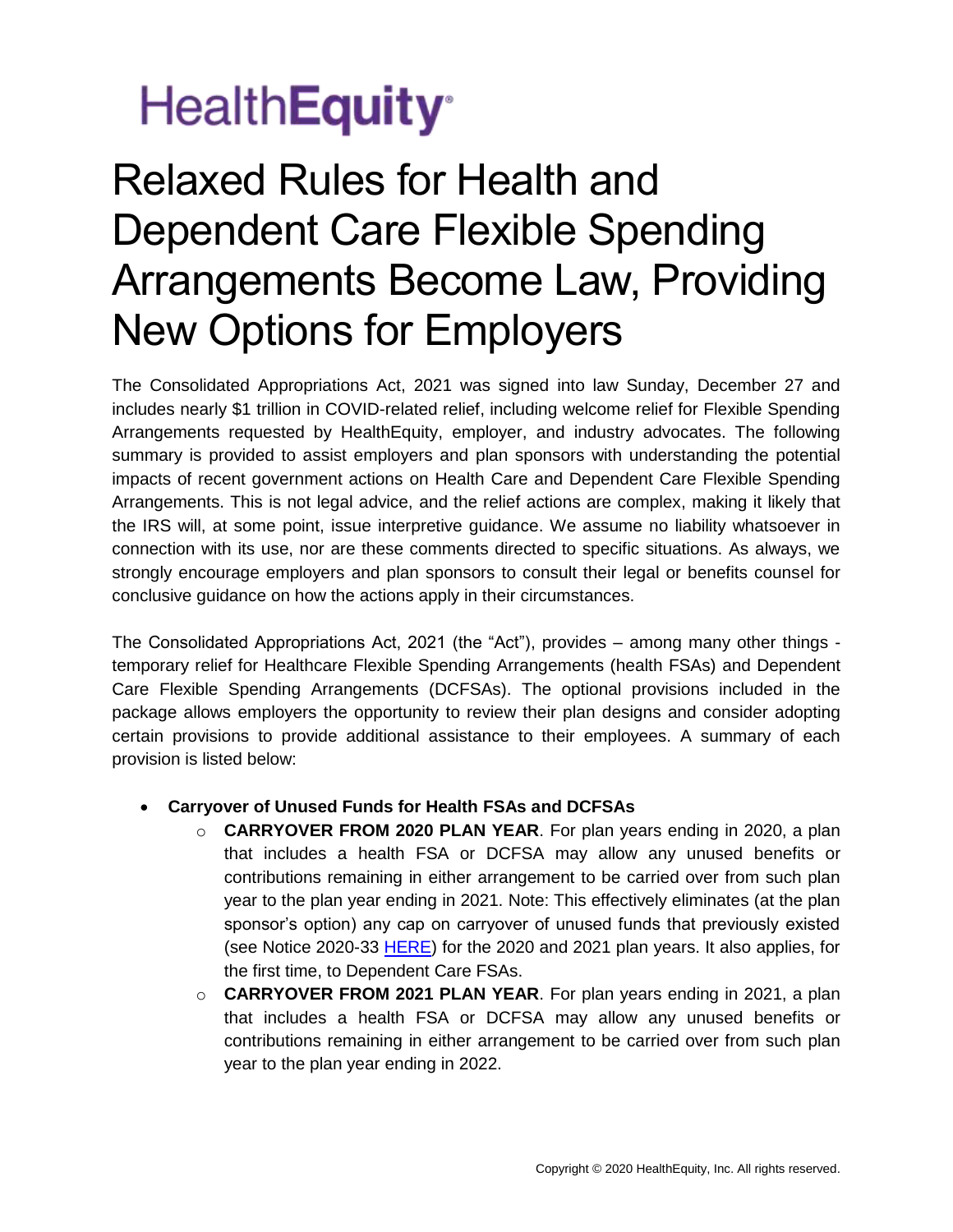# **HealthEquity®**

### **Extended Grace Period for 12 months for Health FSAs and DCFSAs**

- $\circ$  A plan that includes a health FSA or DCFSA may extend the grace period for a plan year ending in 2020 or 2021 to 12 months after the end of such plan year, with respect to unused benefits or contributions remaining in either arrangement. For example, a 2020 calendar year plan year with a grace period to March 15, 2021 may extend the grace period to December 31, 2021, effectively allowing participants until December 31, 2021 to incur claims against their 2020 plan year balances.
- $\circ$  Please note that health FSAs may not have both a grace period and a carryover.<sup>1</sup>

### **Spend-Down for Health FSAs (similar to DCFSAs)**

- $\circ$  A plan that includes a health FSA may allow (similar to the rules applicable to DCFSA) an employee who ceases participation in the plan during calendar year 2020 or 2021 (for example, due to termination of employment) to continue to receive reimbursements from unused benefits or contributions for expenses incurred through the end of the plan year in which such participant ceased participation (including any extended grace period permitted in the temporary Act).
- **Special carry forward rule for dependent care FSA where dependents aged out during the pandemic.**
	- $\circ$  An "eligible employee" may be reimbursed for an eligible dependent who is not yet age 14 (previously age 13) for purposes of determining the dependent care assistance which may be paid or reimbursed with respect to such employee under the dependent care FSA.
		- The term "eligible employee" is defined as any employee who (A) is enrolled in a DCFSA for the last plan year with respect to which the end of the regular enrollment period for such plan year was on or before January 31, 2020; and (B) has one or more dependents (as defined in Internal Revenue Code  $\S$  152(a)(1)) who attain the age of 13— (i) during such plan year, or (ii) in the case of an employee who (after the application of this section) has an unused balance in the employee's account under such arrangement for such plan year (determined as of the close of the last day on which, under the terms of the plan, claims for reimbursement may be made with respect to such plan year), the subsequent plan year.

#### **Prospective Changes in Elections (Without a Change in Status)**

 $\circ$  For plan years ending in 2021, a plan that includes a health FSA or DCFSA may allow an employee to make an election to prospectively modify the amount (but not in excess of any applicable dollar limitation) of such employee's contributions to any health FSA or DCFSA (without regard to any change in status). This extends the election change relief that the IRS provided for FSAs in Notice 2020-29 for an additional year.

<sup>1</sup> <https://www.irs.gov/pub/irs-drop/n-13-71.pdf>